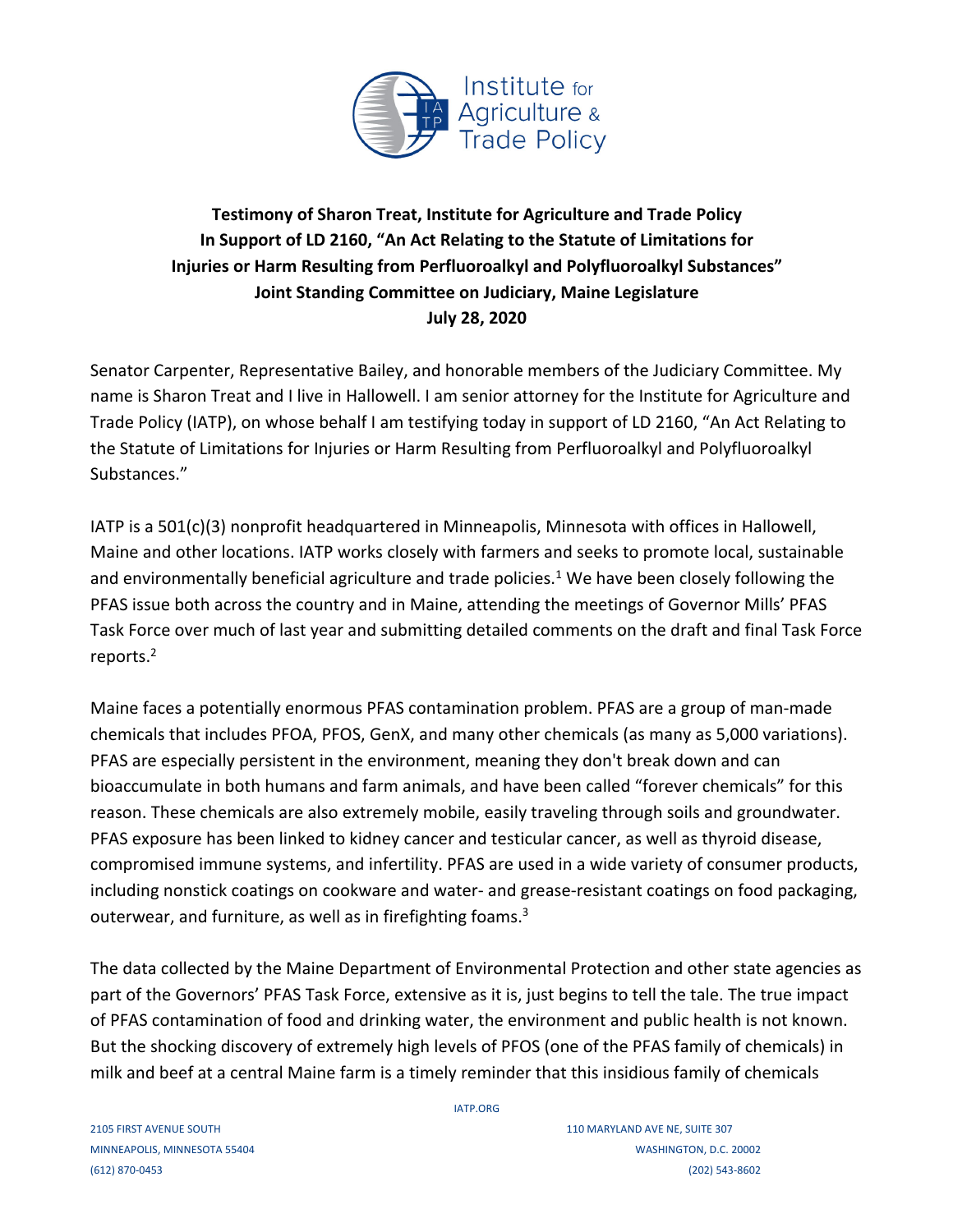## IATP Testimony on LD 2160 2

continues to pollute our water, our food and our environment, and poses a serious health and economic threat to the State of Maine. According to news reports, the level of PFOS in milk from the as-yet unidentified farm ranged from 12,700 to 32,200 parts per trillion (ppt), up to 153 times Maine's standard for considering milk to be "adulterated" and unfit for sale and possibly, the highest milk contamination levels ever to be recorded anywhere. 4

We now have two Maine farms forced to shutter their operations because of contamination from these toxic chemicals. In this PFAS-caused disaster, Maine's farmers are on the front lines, their health threatened by contaminated drinking water, and the viability of their farms and livelihoods threatened by PFAS-contaminated beef and milk that is unsafe, inedible and unsaleable. These farmers and others who experience health problems, property damage and economic ruin from PFAS contamination should have clear access to our courts to sort out the blame and assess liability for actions taken by manufacturers and other responsible parties.

Maine's Statute of Limitations is out of date. It was conceived of without understanding chemicals with properties such as PFAS, which silently and invisibly contaminate soil, water, plants and livestock, bioaccumulate in food and in human bodies, and persist for decades. Unlike the statutes of limitations in 37 other states, Maine's law hasn't been updated to clarify that it runs six years from the time the plaintiff discovers or reasonably should have discovered the harm or injury and the connection to the chemicals. Instead, the standard set forth in 14 MRSA §752 is "within 6 years after the cause of action accrues," ambiguous text that could lead to further litigation just to access the courts. LD 2160's clarification of Maine's statute of limitations for civil actions will at least ensure that that farmers and others whose health may be affected and whose land and livelihoods have been destroyed by PFAS-contaminated sludge applied many years ago can get their day in court to seek compensation for the damage caused by these chemicals.

Such financial aid has not been forthcoming from the U.S. Department of Agriculture or other sources. In any event, taxpayer funding shouldn't be the first resort to pay for damage caused by these chemicals, where the manufacturers were well aware of the potential for harm decades past and have since discontinued production of some of these compounds because of the harm they can cause. Unfortunately, the legacy of even discontinued PFAS formulations lives on, while newer PFAS compounds continue to be manufactured and remain ubiquitous in everyday consumer products.

Harm from PFAS contamination is not limited to farms and farmers, and this bill will also help homeowners, municipalities, schools and others dealing with PFAS pollution. Data collected by DEP and reported to the Task Force has found PFAS in fish caught in both rivers and lakes.<sup>5</sup> In addition to families in Presque Isle whose water was contaminated with PFAS from sludge, residents in Houlton and a school in Trenton are also dealing with PFAS contamination. Because PFAS pollution is both an ongoing and a legacy problem, what has been revealed so far may be just the tip of the iceberg. Data collected by the DEP has identified 500 properties where sludge was spread over the past 40 years, but testing at most of those sites remains yet to be done. Who knows what housing or other